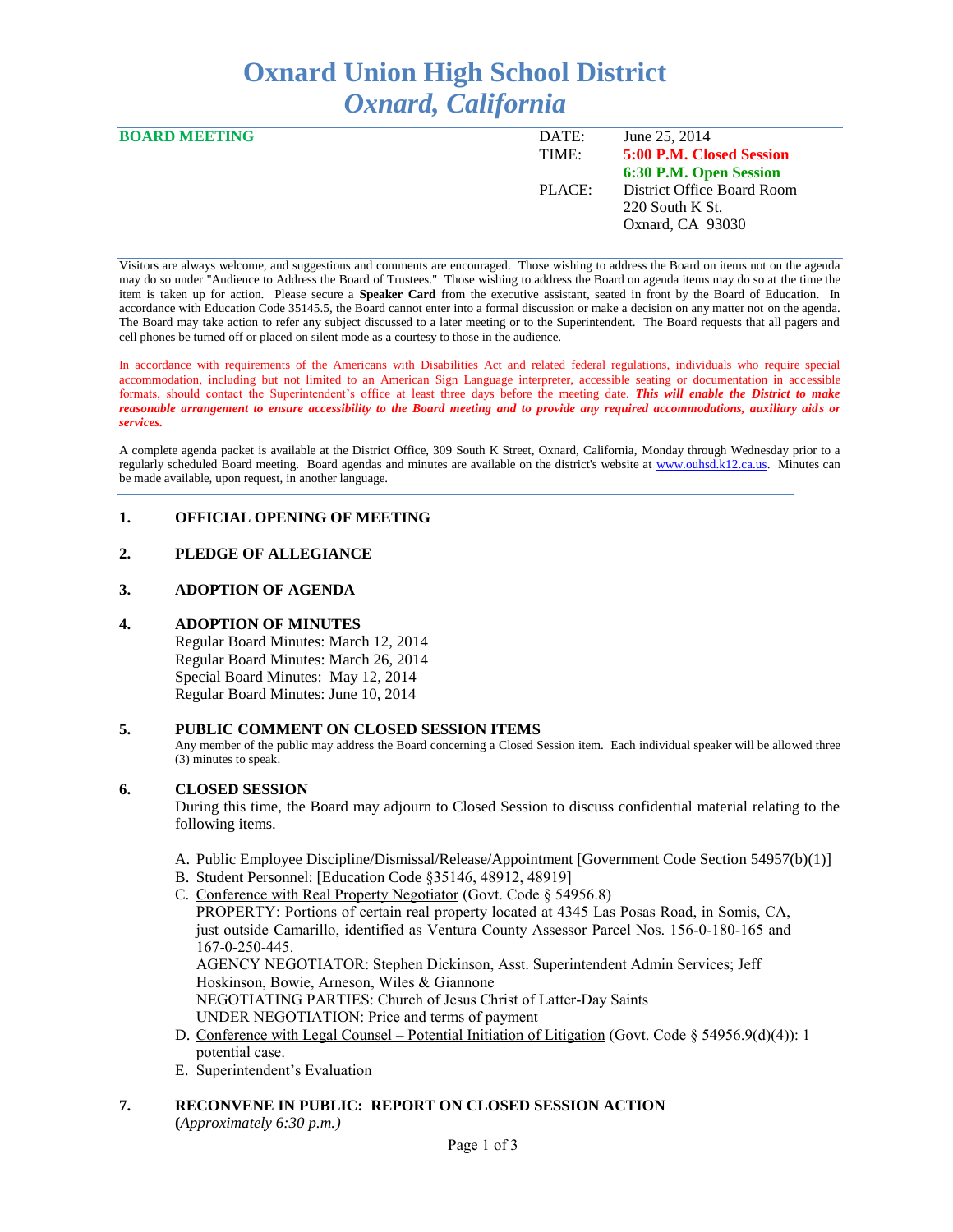Board Meeting Agenda June 25, 2014

# **8. BOARD RECOGNITION**

A. Recognition of Radio Formula and Gold Coast Broadcasting

B. Recognition of 2013-14 Student Representative to the Board – Max Zielsdorf

#### **9. AUDIENCE TO ADDRESS BOARD OF TRUSTEES**

Those persons wishing to address the Board may do so at this time by completing a Speaker Card. All comments are to be directed to the Board President. Individual speakers shall be allowed three (3) minutes to address the Board on each agenda or non-agenda item. With Board consent, the President may increase or decrease the time allowed for public presentation, depending on the topic and the number of persons wishing to be heard. The President may take a poll of speakers for or against a particular issue and may ask that additional persons speak only if they have something new to add. Please refer to the complete text of Oxnard Union High School District Board Policy 9323: *Procedures for Communicating with the Board of Trustees.*

#### **10. BOARD MEMBERS' REPORTS AND COMMUNICATIONS**

#### **11. SUPERINTENDENT'S REPORTS**

A. General Report: Gabe Soumakian, Ed.D.

B. End of Year report for Overarching Goals: Gabe Soumakian, Ed.D.

#### **12. REPORTS TO THE BOARD**

- **A.** OUHSD Actuarial Update on Retiree Health Plans Steve Dickinson
- **B.** OUHSD Retiree Health Benefits Trust Membership Update Steve Dickinson
- **C.** California Career Pathway Trust Grant Update Deanna Hanson, Gabe Soumakian Ed.D.

#### **13. PUBLIC HEARING**

- A. Public Hearing Regarding the Consideration and Adoption of a Statutory School Fee Increase in Accordance with the State Allocation Board ("SAB") statutory School Fee Increase for New Residential and Commercial/Industrial Construction
- B. Public Hearing relative to, and Considered Adoption of, "Resolution of Necessity of the Board of Trustees of the Oxnard Union High School District Authorizing the Condemnation of Certain Property Owned by the Church of Jesus Christ of Latter-Day Saints for the Purpose of Constructing Necessary Road Improvements to Serve the Rancho Campana High School Project."

# **14. CONSENT CALENDAR**

- A. Consideration of Adopting an Approved List of Memberships, Conferences, Workshops or Meetings Board Members May Attend
- B. Consideration of Approval of Authorization of Signatures
- C. Consideration of Approval of Revision of 2014-15 Annual Agreement between Oxnard Adult School and Ventura County Office of Education Career Education Center
- D. Consideration of Approval of Agreement between Oxnard Union High School District/Rio Mesa High School and UCSB Early Academic Outreach for 2014-2015 School Year
- E. Consideration of Approval of Memorandum of Understanding between Oxnard Union High School District/Oxnard Adult School and Hueneme School District/Port Hueneme-South Oxnard Neighborhood for Learning
- F. Consideration of Approval of Agreement between Oxnard Union High School District/Pacifica High School and The Event Group for Proms 2015 and 2016
- G. Consideration of Approval of 2014-2015 Annual Agreement between Oxnard Union High School District/Pacifica High School and Learning for Living, Inc. for Assemblies
- H. Consideration of Approval of Agreement between Oxnard Union High School District and Oxnard Police Department for Additional Services
- I. Consideration of Approval of Agreement between Oxnard Union High School District and Oxnard Police Department for 2014-2015 School Year Services
- J. Consideration of Approval of Purchase Orders and Direct Pays, May 15 June 11, 2014
- K. Consideration of Approval of Non-Public School Placement for Student Case Number 28-30, according to the Recommendation of the Student's IEP Team and the Director of Special Education